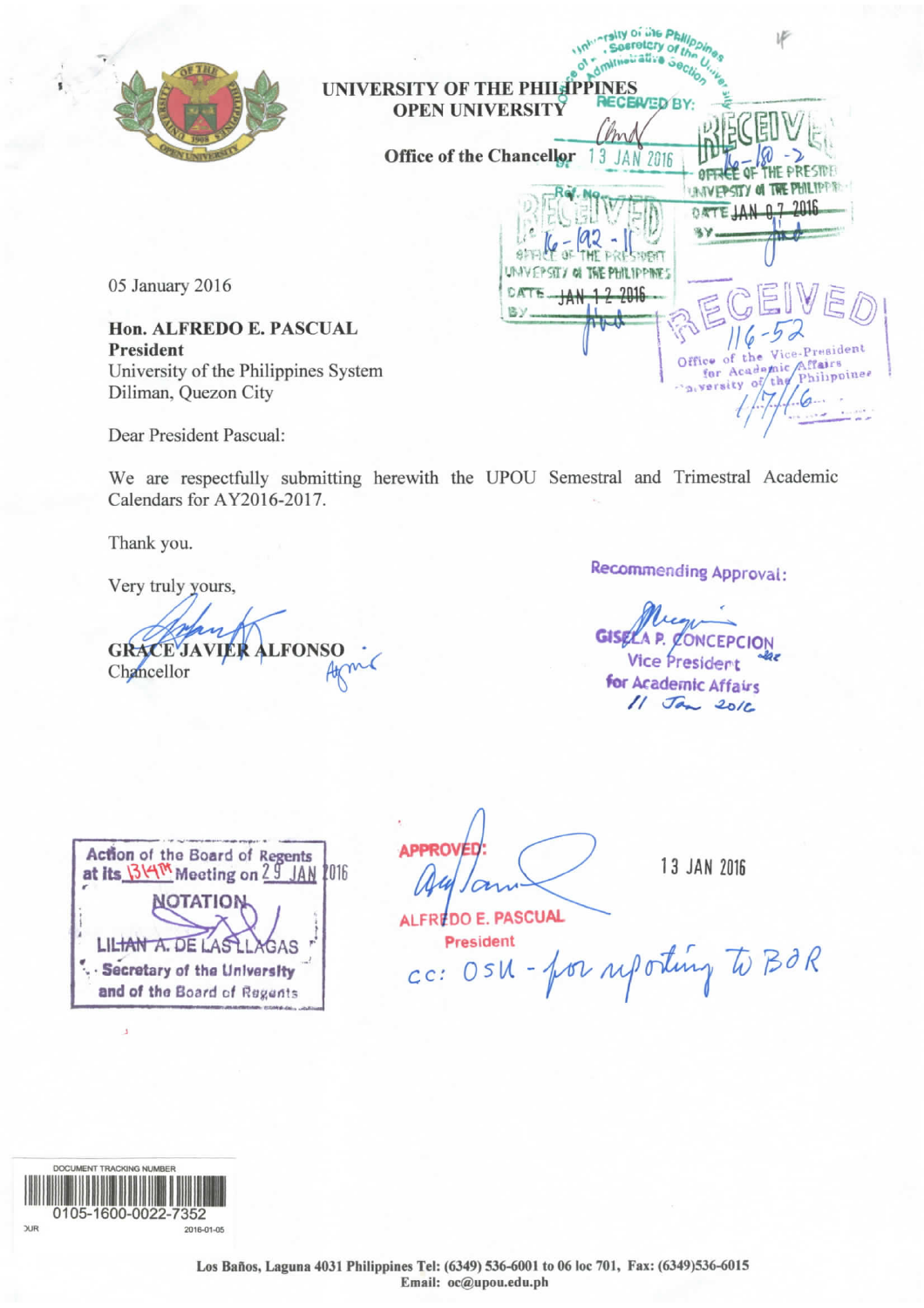## **University of the Philippines OPEN UNIVERSITY ACADEMIC YEAR 2016-2017 Trimestral Programs**

| <b>Activity</b>                                                                              | <b>1st Trimester</b>    | <b>2nd Trimester</b>                                                     | <b>3rd Trimester</b>  |
|----------------------------------------------------------------------------------------------|-------------------------|--------------------------------------------------------------------------|-----------------------|
|                                                                                              | <b>General Schedule</b> |                                                                          |                       |
|                                                                                              |                         |                                                                          |                       |
| Deadline of submission of application documents                                              |                         |                                                                          |                       |
| For undergraduate programs*                                                                  | 30 January 2016 (S)     | 25 June 2016 (S)                                                         | 29 October 2016 (S)   |
| Undergraduate Assessment Test (UgAT)                                                         | 2 April 2016 (S)        | 3 September 2016 (S)                                                     | 14 January 2017 (S)   |
| For MDE, GCDE and PTC programs                                                               | 16 April 2016 (S)       | 17 September 2016 (S)                                                    | 21 January 2017 (S)   |
| For Re-admission/Non-degree                                                                  | 25 June 2016 (S)        | 1 October 2016 (S)                                                       | 4 February 2017 (S)   |
| Validation exam for the transfer of credits/Advanced                                         |                         |                                                                          |                       |
| Placement Exam (APE)                                                                         | 25-29 July 2016         | 14-18 November 2016                                                      | 20-24 March 2017      |
| <b>Registration Period</b>                                                                   | 13-24 August 2016       | 1-12 December 2016                                                       | 3-15 April 2017       |
| <b>Start of Classes</b>                                                                      | 3 September 2016 (S)    | 7 January 2017 (S)                                                       | 29 April 2017 (S)     |
|                                                                                              |                         |                                                                          |                       |
| Deadline for submission of application for graduation                                        |                         |                                                                          |                       |
| First Trimester, AY 2016-2017                                                                | 17 September 2016 (S)   |                                                                          |                       |
| Second Trimester, AY 2016-2017                                                               |                         | 21 January 2017 (S)                                                      |                       |
| Third Trimester, AY 2016-2017                                                                |                         |                                                                          | 13 May 2017 (S)       |
| <b>Midterm Examination</b>                                                                   | 8 October 2016 (S)      | 11 February 2017 (S)                                                     | 27 May 2017 (S)       |
|                                                                                              |                         |                                                                          |                       |
| Deadline for filing request for make-up                                                      |                         |                                                                          |                       |
| exam/removal exam/completion of requirements                                                 | 8 October 2016 (S)      | 11 February 2017 (S)                                                     | 27 May 2017 (S)       |
| Deadline for filing of dropping and LOA                                                      | 22 October 2016 (S)     | 25 February 2017 (S)                                                     | 10 June 2017 (S)      |
| Removal/Make-up Exam                                                                         | 29 October 2016 (S)     | 4 March 2017 (S)                                                         | 24 June 2017 (S)      |
| <b>End of Classes</b>                                                                        | 12 November 2016 (S)    | 18 March 2017 (S)                                                        | 1 July 2017 (S)       |
| <b>Final Examination</b>                                                                     | 12 November 2016 (S)    | 18 March 2017 (S)                                                        | 1 July 2017 (S)       |
| Deadline for submission of requirements for                                                  |                         |                                                                          |                       |
| graduation                                                                                   | 19 November 2016 (S)    | 25 March 2017 (S)                                                        | 8 July 2017 (S)       |
| Deadline for submission of grades                                                            | 26 November 2016 (S)    | 1 April 2017 (S)                                                         | 15 July 2017 (S)      |
|                                                                                              |                         |                                                                          |                       |
|                                                                                              |                         | <b>Important Dates for Faculties of Study and UC Standing Committees</b> |                       |
| <b>Faculty Council Meetings to Approve Candidates for</b>                                    |                         |                                                                          |                       |
| Graduation                                                                                   |                         |                                                                          |                       |
|                                                                                              |                         |                                                                          |                       |
| As of the end of Third Trimester, AY2015-2016                                                | 7-11 November 2016      |                                                                          |                       |
| As of the end of First Trimester AY 2016-2017                                                |                         | 6-10 March 2017                                                          |                       |
| As of the end of Second Trimester and Third                                                  |                         |                                                                          |                       |
| Trimester, AY 2016-2017                                                                      |                         |                                                                          | 17-21 July 2017       |
|                                                                                              |                         |                                                                          |                       |
| University Council Curriculum Committee Meeting                                              | 16 November 2016 (W)    | 20 March 2017 (W)                                                        | 28 July 2017 (W)      |
| Deadline of Submission of UC Standing Committees'                                            |                         |                                                                          |                       |
| Proposals for Discussion in the Executive                                                    | 16 November 2016 (W)    | 20 March 2017 (W)                                                        | 28 July 2017 (W)      |
| <b>Committee Meeting</b>                                                                     |                         |                                                                          |                       |
| University Council Executive Committee Meeting to                                            |                         |                                                                          |                       |
| <b>Approve Candidates for Graduation</b>                                                     |                         |                                                                          |                       |
|                                                                                              |                         |                                                                          |                       |
| As of the end of Third Trimester, AY2015-2016                                                | 7 December 2016 (W)     |                                                                          |                       |
| As of the end of First Trimester AY 2016-2017                                                |                         | 29 March 2017 (W)                                                        |                       |
| As of the end of Second Trimester and Third                                                  |                         |                                                                          |                       |
| Trimester, AY 2016-2017                                                                      |                         |                                                                          | 16 August 2017 (W)    |
| University Council Meeting to Approve Candidates                                             |                         |                                                                          |                       |
| for Graduation                                                                               |                         |                                                                          |                       |
|                                                                                              |                         |                                                                          |                       |
| As of the end of Third Trimester, AY2015-2016                                                | 14 December 2016 (W)    |                                                                          |                       |
| As of the end of First Trimester AY 2016-2017<br>As of the end of Second Trimester and Third |                         | 5 April 2017 (W)                                                         |                       |
|                                                                                              |                         |                                                                          | 23 August 2017 (W)    |
| Trimester, AY 2016-2017                                                                      |                         |                                                                          | 23 September 2017 (S) |
| <b>UPOU 21st COMMENCEMENT EXERCISES</b>                                                      |                         |                                                                          |                       |

**Note:** 

**• - New high school graduates should take and pass the UP College Visit UPCAT website, http://upcat.up.edu.ph/index.html, for the**  dr**instricts of Littler Board tik Regissing coverses of the bachelor's programs adlinesforfil ig of applications.**